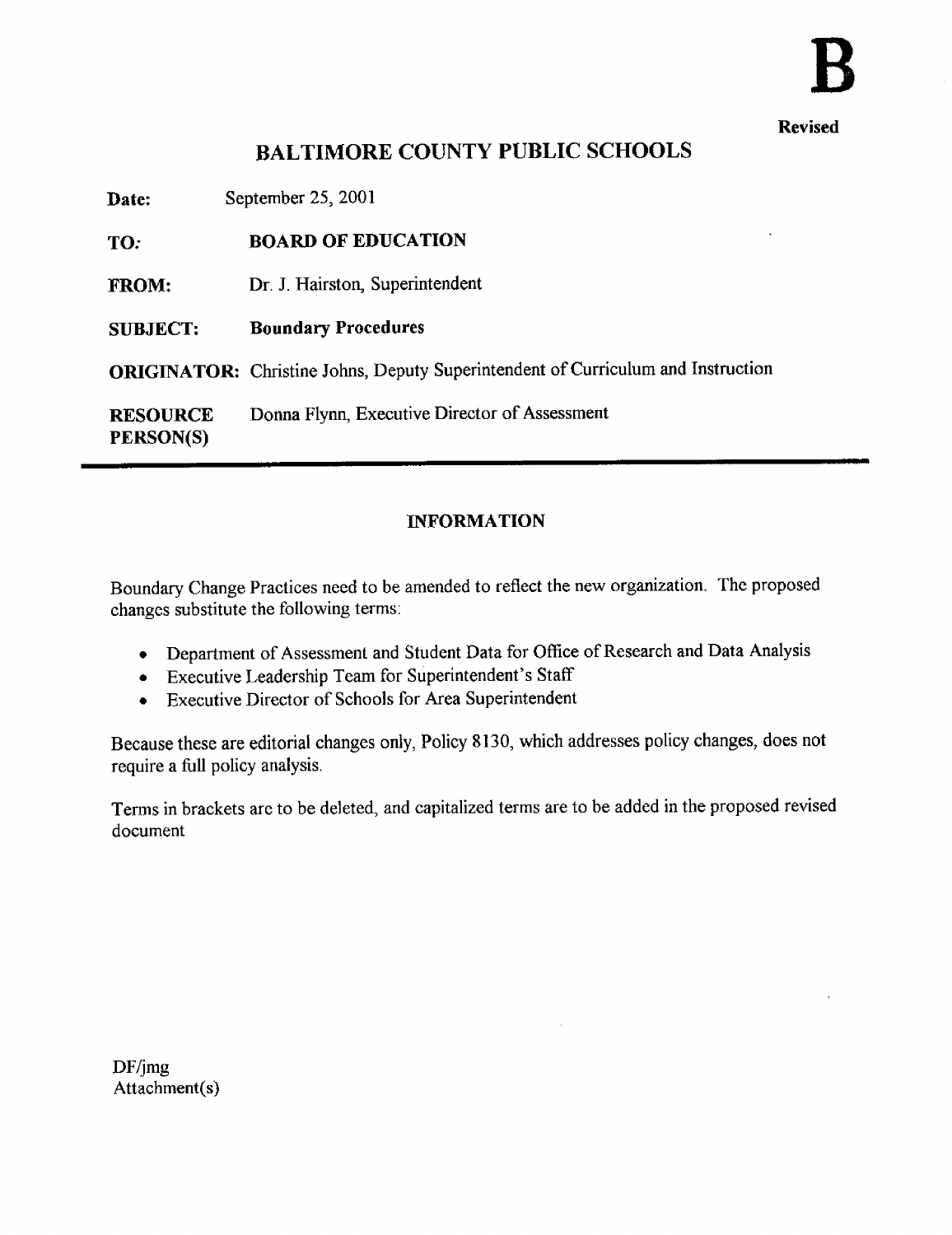## BOARD OF EDUCATION OF BALTIMORE COUNTY BOUNDARY CHANGE PRACTICES

### **STATEMENT OF INTENT**

The Board of Education recognizes its obligation to provide a uniform system of public schools that is designed to provide quality education and equal educational opportunity for all children. With the advice of the Superintendent, the Board of Education will establish geographical attendance areas for each school. The Board recognizes the importance of community involvement in the educational process .

In order to garner community input at the beginning of the boundary change process, the Board of Education is establishing this framework which provides an opportunity for a school/community-based recommendation to be presented to the Superintendent for specific boundary changes. The following school boundary practices have been The following school boundary practices have been established to provide school boundaries that are in the best interest of students.

## **PROCEDURE**

- 1. During October, the [Office of Research and Data Analysis] DEPARTMENT OF ASSESSMENT AND STUDENT DATA will analyze the September 30 enrollment data from the schools. At [a Superintendent's Staff] AN EXECUTIVE LEADERSHIP TEAM meeting in October, the [Office of Research and Data Analysis) DEPARTMENT OF ASSESSMENT AND STUDENT DATA will identify those schools which exceed state capacity based on their full-time equivalent enrollment as well as situations where enrollments are exceptionally low. Based on this as well as situations where enrollments are exceptionally low. analysis, the [Superintendent's Staff] **EXECUTIVE LEADERSHIP TEAM** will identify the schools for which boundary changes will be considered. the schools for which boundary changes will be considered.
- 2. After the presentation to the [Superintendent's Staff] EXECUTIVE LEADERSHIP TEAM, the [area Superintendent] EXECUTIVE DIRECTORS FOR SCHOOLS responsible for any school(s) considered for boundary changes will appoint a Boundary Study Committee composed of parents, teachers, administrators, and other representatives from the schools and communities involved. The Boundary Study Committee will review information prepared by the [Office of Research and Data Analysis] DEPARTMENT OF ASSESSMENT AND STUDENT DATA, gather input from the community, and develop several boundary change options.
- 3. The [Area Superintendent] EXECUTIVE DIRECTOR OF SCHOOLS will host a community forum in which the boundary change options developed by the Boundary Study Committee will be presented to all members of the community who wish to . attend. The public will be informed at least ten calendar days prior to the community forum by school newsletters and community newspapers of the time, date, and location of this community forum. The Boundary Student Committee will work with the individuals and groups at the community forum to receive input and assistance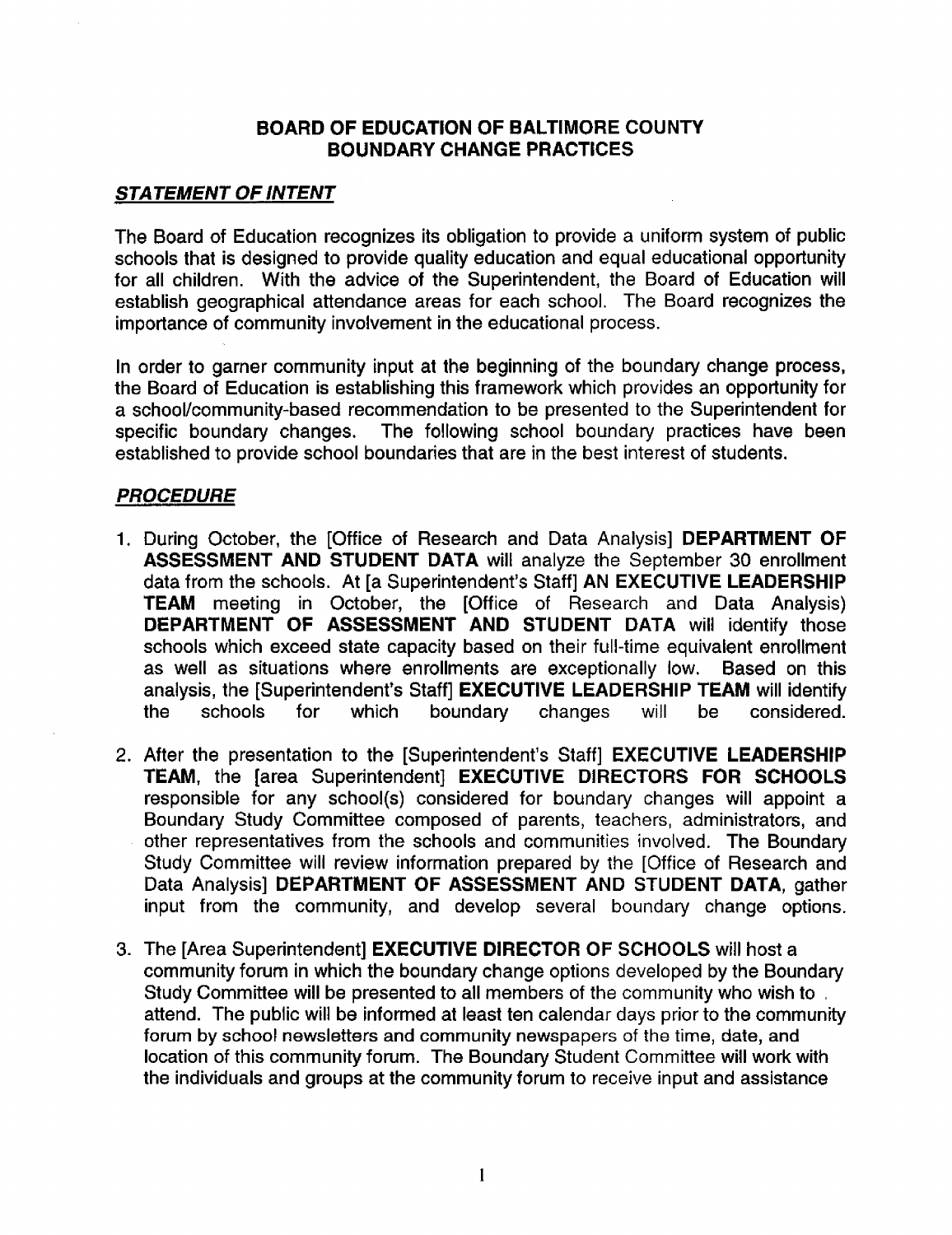concerning the several boundary change options .

- 4. Following the community forum, all information and suggestions will be organized and processed by the [Office of Research and Data Analysis] OFFICE OF ASSESSMENT AND STUDENT DATA for review by the Boundary Study Committee. The Boundary Study Committee will then provide the [Area Superintendent] EXECUTIVE DIRECTOR OF SCHOOLS with the best boundary change option, which the [Area Superintendent] EXECUTIVE DIRECTOR OF SCHOOLS will review, approve, modify, alter, and/or reject.
- 5 . The approved/altered boundary change option will be submitted to the Board of Education as the Superintendent's recommendation . The Superintendent's recommendation will be presented to the Board of Education at least ten (10) calendar days prior to the Board's Public Hearing on the boundary change. Copies of the Superintendent's recommendation will be sent to each school affected by the boundary change and, upon request, to interested parties . The Board of Education will also receive copies of the proposals considered by the Boundary Study Committee, including any rationales for rejection of a proposal by the Boundary Study Committee.
- 6. A public hearing on the Superintendent's recommendation will be held by the Board of Education at least ten (10) calendar days prior to final action by the Board on this item.
- 7. The above steps may be condensed in case of emergency.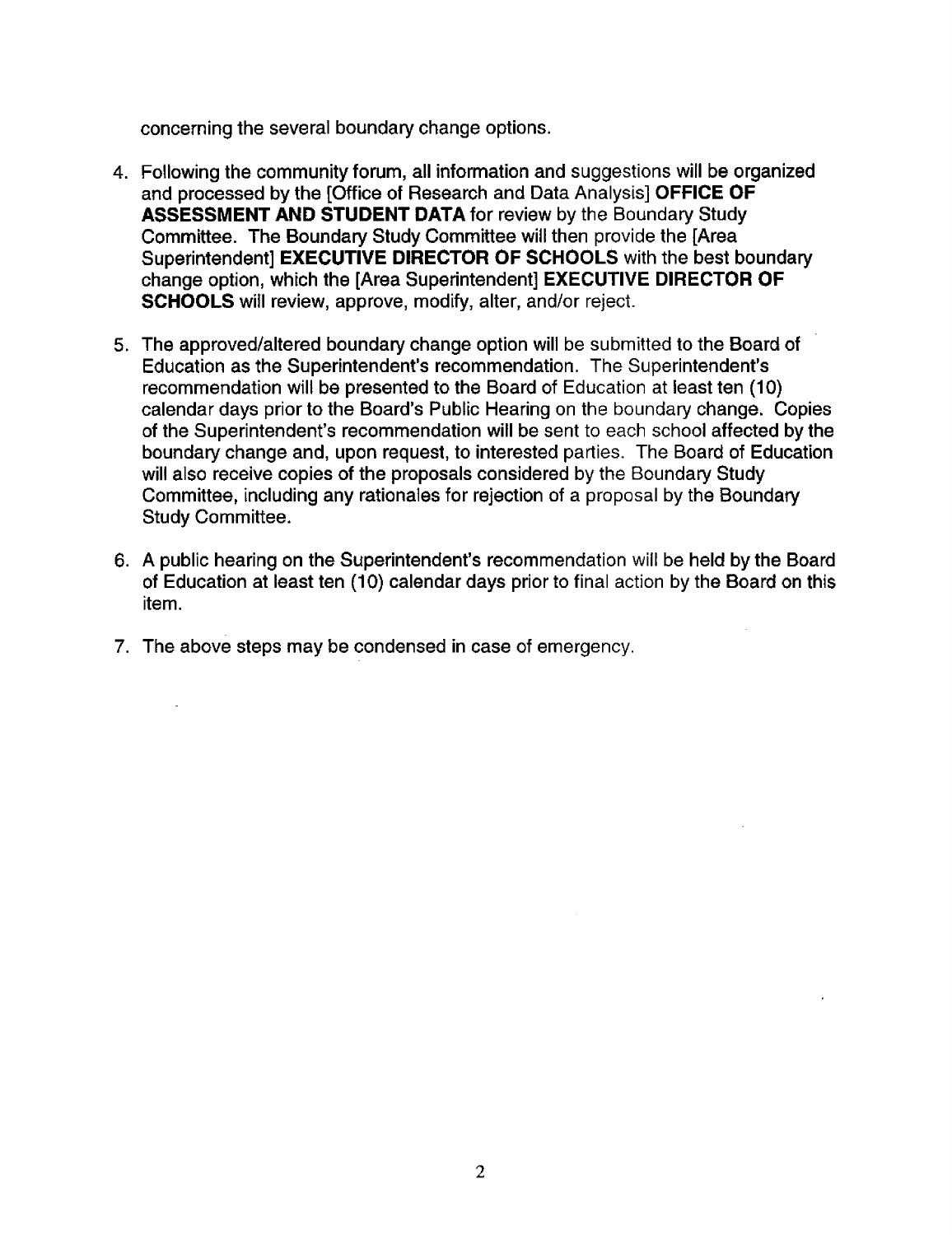# THE FRAMEWORK FOR THE BOUNDARY STUDY COMMITTEE

The following framework for the Boundary Study Committee, including the organization and duties and the suggestions for possible areas to be considered, are advisory.

## ORGANIZATION AND DUTIES OF THE BOUNDARY STUDY COMMITTEE

The Boundary Study Committee is to develop several boundary change options to be presented to the appropriate [Area Superintendent] EXECUTIVE DIRECTOR OF SCHOOLS for presentation at the community forum. Following the community forum, the Boundary Study Committee will review all information gathered at the community forum. The Boundary Study committee shall make a recommendation to the [Area Superintendent] EXECUTIVE DIRECTOR OF SCHOOLS of what it considers to be the best boundary change option.

## I. Boundary Study Committee

- A. Boundary Study Committee Co-Chairpersons
	- 1. Selected by the Superintendent
	- 2. Duties<br>2. a. C
		- a. Chair Boundary Study Committee meetings<br>b. Crganize dissemination of information to the
		- Organize dissemination of information to the affected community.
		- c. Co-chair the community forum<br>d. Present the Boundary Study Co
		- Present the Boundary Study Committee recommendation to the [Area Superintendent] EXECUTIVE DIRECTOR OF SCHOOLS
		- e. Assist the [Area Superintendent] EXECUTIVE DIRECTOR OF SCHOOLS with the presentation of the best boundary change option to the [Superintendent's Staff] EXECUTIVE LEADERSHIP TEAM
- B. Recorder
- A. Elected by Boundary Study Committee members at the second meeting
- B. Duties
- a. Attends all committee meetings<br>b. Takes minutes of committee dis
- Takes minutes of committee discussions and actions. (Secretarial assistance and mailing of minutes will be provided by [Office of Research and Data Analysis] DEPARTMENT OF ASSESSMENT AND STUDENT DATA staff.)
- C. Committee Members
- A. Committee members will endeavor to work with the [Area Superintendent and the Office of Research and Data Analysis] EXECUTIVE DIRECTOR OF SCHOOLS AND THE DEPARTMENT OF ASSESSMENT AND STUDENT DATA to: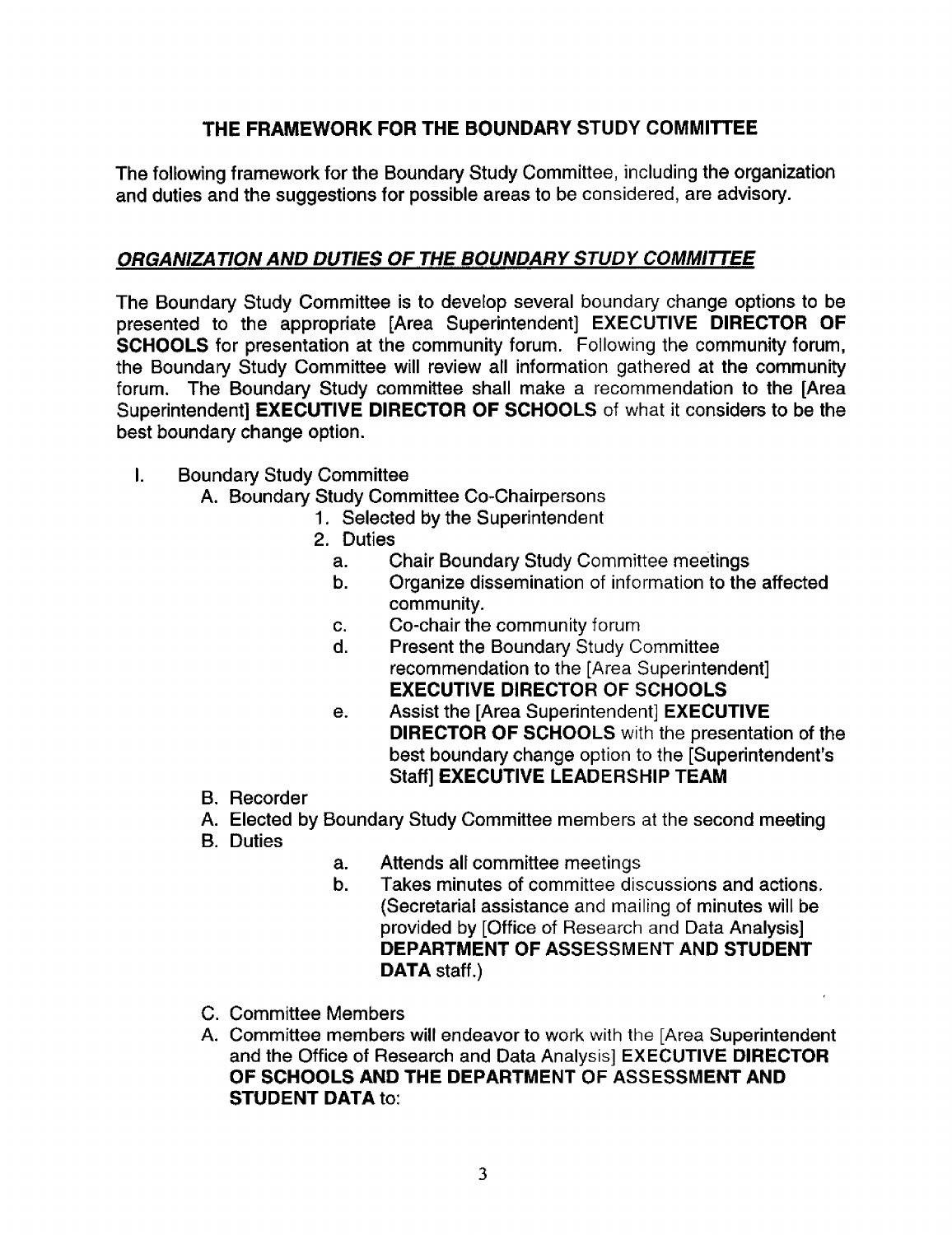- a. Receive and review information on the housing developments and neighborhoods included in the study area using maps and data provided by staff
- b. Serve as representatives of the affected schools and interested individuals from the affected neighborhoods
- c. Seek input from the interested individuals from the affected neighborhood to identify concerns and preferences
- d. Provide input to the Boundary Study Committee as a representative of the affected neighborhood, not as an individual
- e. Provide, where necessary, information from the Boundary Study Committee to interested individuals in the affected neighborhoods
- f. **Identify the various boundary options.** 
	- 1. Determine which neighborhoods and/or areas should be in the core boundary area to attend each affected school (i.e., the areas which will definitely be included in the attendance area for each affected school).
	- 2. Determine which neighborhoods and/or areas are considered optional and can be assigned to one or more different schools in the various boundary options .
- g. Plan, attend, and assist with the facilitation of the community forum.
	- 1. Assist in the preparation and/or dissemination of publicity concerning the community forum.
	- 2. Work with staff to develop handouts which summarize the advantages or disadvantages of each of the boundary options .
	- 3. Help the boundary Study Committee develop answers to frequently asked questions about the process and the various boundary options.
	- 4. Serve as small-group facilitators to answer questions and gather information for the Boundary Study Committee.
- h. Make recommendation to the [Area Superintendent] EXECUTIVE DIRECTOR OF SCHOOLS of the best boundary change option.

# II. [Area Superintendent] **EXECUTIVE DIRECTOR OF SCHOOLS**<br>A. Advise the ISuperintendent's Staffl EXECUTIVE LEADER

Advise the [Superintendent's Staff] EXECUTIVE LEADERSHIP TEAM concerning schools which may require boundary adjustments .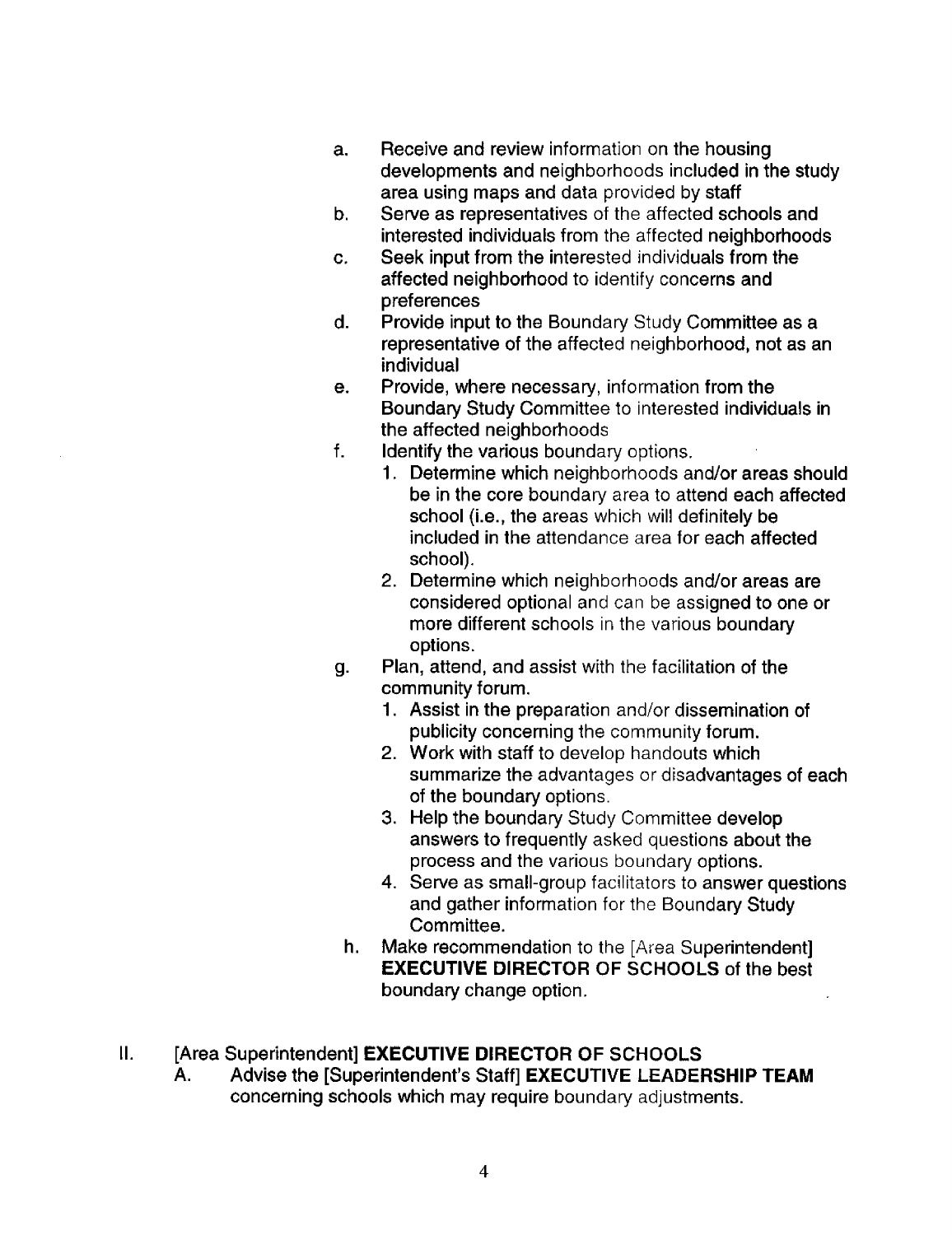- B. Schedule meetings with principals, in concert with the [Office of Research and Data Analysis] DEPARTMENT OF ASSESSMENT AND STUDENT DATA, to provide orientation to the boundary study process.
- C. Appoint Boundary Change Committee members.<br>D. Schedule, attend, and facilitate Boundary Study (
- D. Schedule, attend, and facilitate Boundary Study Committee meetings.<br>E. Direct the research of the [Research and Data Analysis] Department o
- Direct the research of the [Research and Data Analysis] Department of Assessment and Student Data staff.
- F. Coordinate communication throughout the boundary change process.<br>G. Host the community forum.
- G. Host the community forum.<br>H. Present the Boundary Study
- Present the Boundary Study Committee's best boundary change option to the [Superintendent's Staff] EXECUTIVE LEADERSHIP TEAM.
- III. School Principals<br>A. Identify and
	- Identify and contact parents and teachers to serve on the Boundary Study Committee and recommend those individuals to the [Area Superintendent] EXECUTIVE DIRECTOR OF SCHOOLS.
		- 1. Seek the advice of the PTA Executive Board to identify parent(s) representatives to be appointed to the Boundary Study Committee.<br>a. Parent representatives should have the time to devote to the
			- Parent representatives should have the time to devote to the Boundary Study Committee.
			- b. Parent representatives should represent potentially affected areas and/or neighborhoods .
		- 2. Seek the advice of the school's Faculty Council to identify teacher(s) representatives to be appointed to the Boundary Study Committee.
		- 3. Explain to potential parent and teacher representatives the Boundary Study Committee member duties, organization, and time commitment and obtain that individual's commitment to actively serve on the Boundary Study Committee before final selection.
	- B. Attend, or provide a representative to, the Boundary Study Committee meetings and serve as a technical advisor.
	- C. Assist the Boundary Study Committee in communication efforts.<br>1. When requested by the Boundary Study Committee, use the
		- When requested by the Boundary Study Committee, use the school newsletter or other forms of parent communication to assist in the dissemination of information.
		- 2. Make appropriate presentations to various school-based groups and/or at PTA meetings of information that would be of assistance to the Boundary Study Committee .
		- 3. Be knowledgeable of all Boundary Study Committee activities in order to respond to parent inquiries.
	- D. Remain impartial in assisting the Boundary Study Committee with the determination of options.
- IV. **[Office of Research and Data Analysis] DEPARTMENT OF ASSESSMENT AND** STUDENT DATA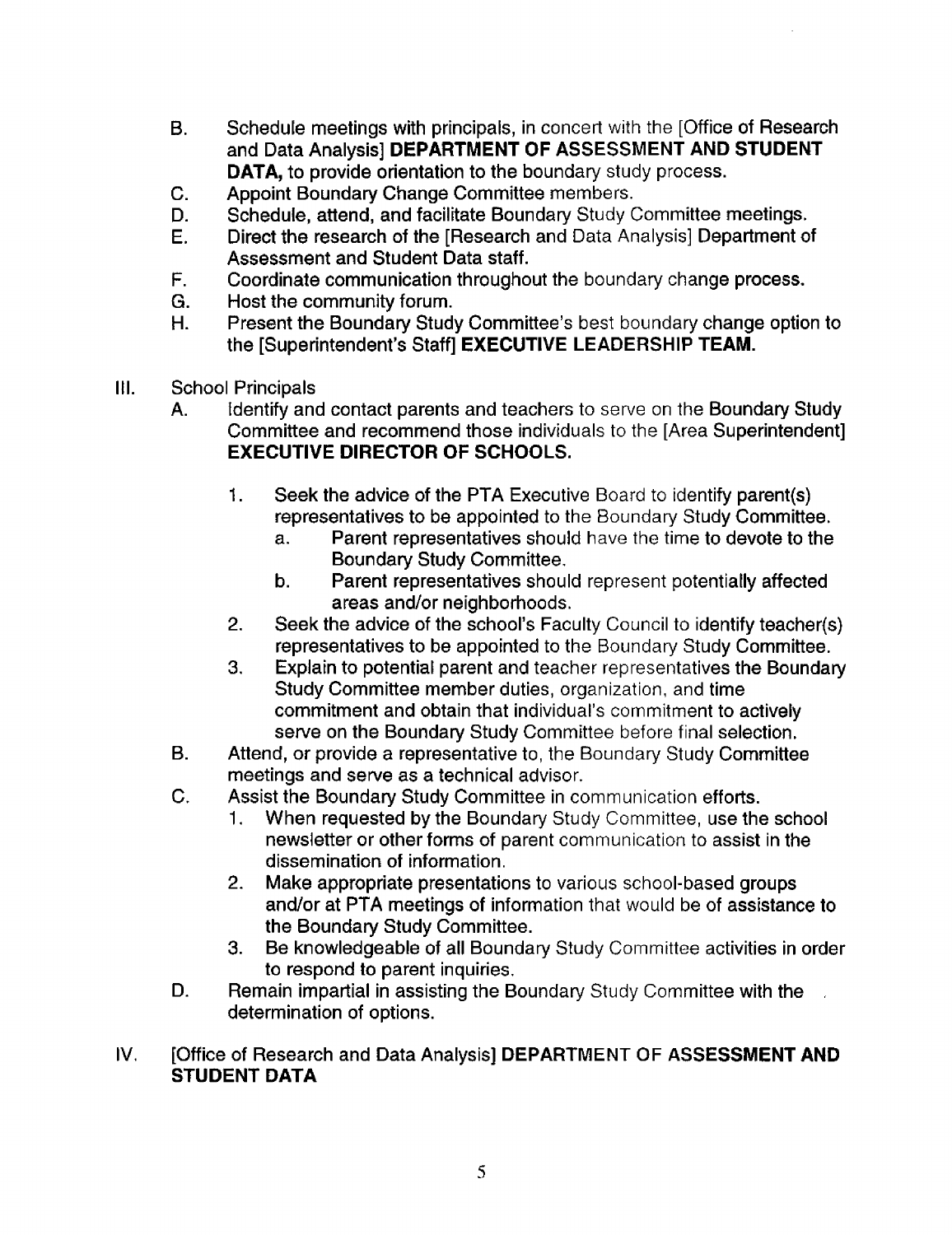- A. Meet with affected principals to provide orientation to the Boundary Study Committee process .
	- Review boundary study parameters (extent of relief being sought for each school involved).
	- 2. Review location of potentially affected neighborhoods.
- B Work with [Area Superintendent] EXECUTIVE DIRECTOR OF SCHOOLS in planning first Boundary Study Committee meeting.
- C. When requested by the Boundary Study Committee, provide geographic and statistical data as well as other technical assistance .
- D. Organize and process information and report results of the Boundary Study Committee and the community forum.
- E. Review Boundary Study Committee recommendation.<br>F. Craanize information and data to be presented to the f
- Organize information and data to be presented to the [Superintendent's Staff] EXECUTIVE LEADERSHIP TEAM.
- V. Baltimore County Public Schools Budget, Physical Facilities, Transportation, and other Offices
	- A. Provide data, input, and feedback to all proposals throughout the process.<br>B. Consider the implications of boundary changes when developing budgets.
	- Consider the implications of boundary changes when developing budgets, physical facilities, transportation networks, and other services.

## SUGGESTIONS FOR POSSIBLE CONSIDERATION BY THE BOUNDARY STUDY COMMITTEE

The Baltimore County Public Schools' Belief Statement asserts that "improved student achievement requires families and communities to be partners in the education process ." In order to encourage community support in the educational process, the boundary change process has been revised to garner community input at the initial stages of the boundary setting discussions. The Boundary Study Committee provides a framework to obtain and to refine community input for recommending new school boundaries to the Area Superintendent.

In order to prepare for its recommendation to the [Area Superintendent] **EXECUTIVE** DIRECTOR OF SCHOOLS, the Boundary Study Committee may consider any, all, several, or none of the following topics. These topics are provided only for Committee discussion and to provide a framework to develop the various boundary options. The topics are not intended to represent an exhaustive list of all the topics that could be considered when reviewing boundary changes.

The topics provided below are not meant to be a complete list. It is recognized that some topics of consideration may be mutually exclusive and/or contradictory. The listing of these topics is to provide a numerical reference system, but does not indicate a hierarchy, order of priority, or any implied priority or desirability. The best option recommended by the Boundary Study Committee to the [Area Superintendent] EXECUTIVE DIRECTOR OF SCHOOLS need not satisfy ail of the topics listed below.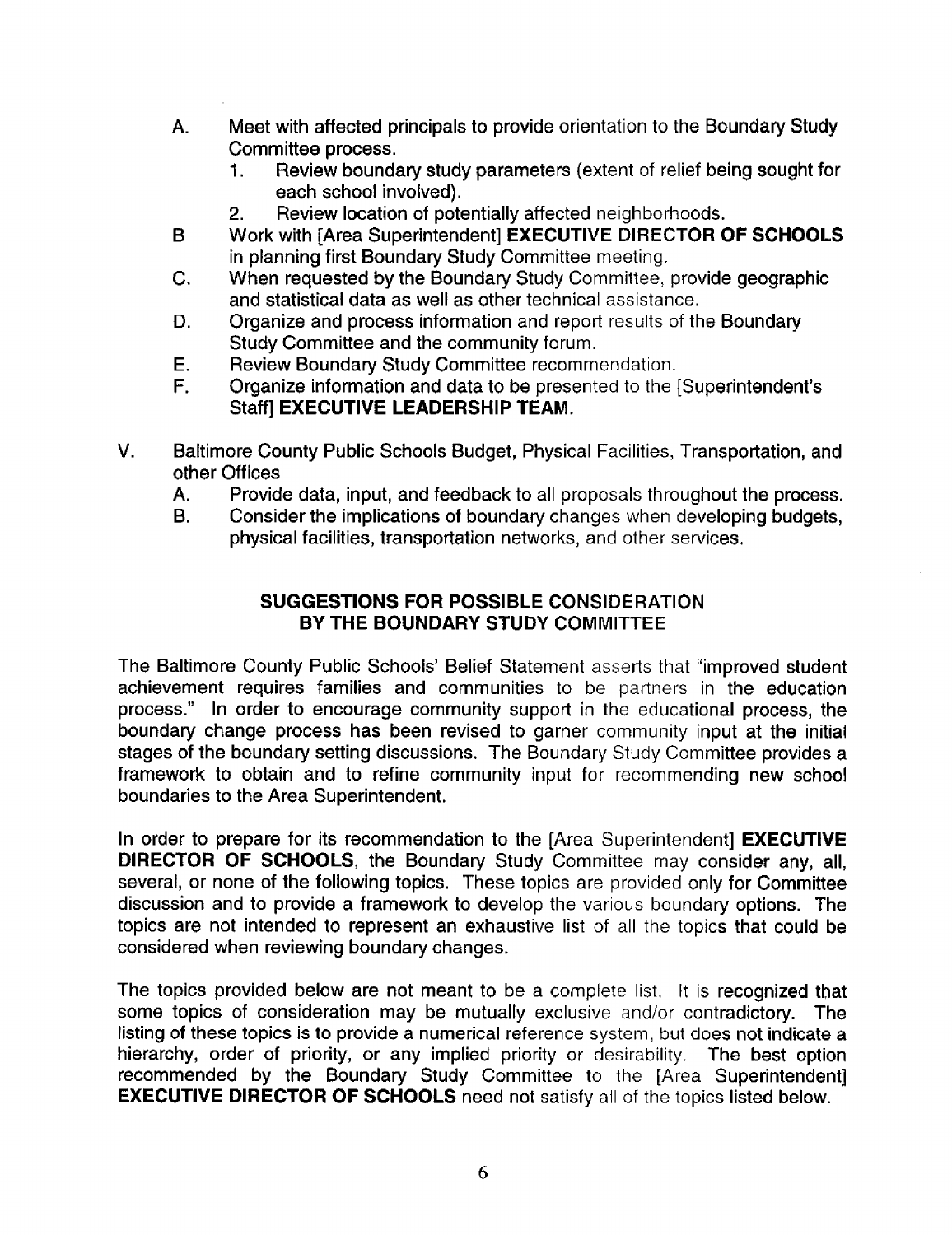The final plan adopted by the Board of Education may include any or none of these topics of consideration.

- 1. Establish and adjust school boundaries throughout the county in a manner which insures efficient use of available space .
	- A. Identify schools which are overcrowded or underenrolled by comparing the State Capacity of each facility with its full-time equivalent enrollment.
	- B. Apply the guideline of 90% ("Whenever a school's FTE enrollment reaches 90% of its state capacity, the school is overcrowded ." Conversely, by MSDE practice, a school with an FTE enrollment that is 65% or less of its state capacity is considered underutilized .)
	- C. Avoid overcrowding facilities .
	- D. Minimize costs.
- 2. Reassign school attendance areas only when other reasonable and educationally sound choices are not immediately available.
	- A. Explore ways of using existing space more efficiently.
	- B. Consider annexing certain grades or programs to nearby facilities with spare capacity.
	- C. Where possible, use relocatable classrooms to relieve overcrowding due to short-term enrollment increases.
- 3. Maintain a commitment to long-range planning decisions .
	- A. Where feasible, maintain the community school concept.
	- B. Attempt to insure that students attend the schools closest to their homes. Sample Options:<br>i. When
		- i. Whenever possible, attempt to keep communities together.<br>ii.  $\qquad$  In order to serve students at the closest possible school.
		- in order to serve students at the closest possible school, consider employing a domino effect when locations of available school facilities and student clusters are not contiguous,
		- iii. When establishing boundary lines, attempt to follow natural boundaries, such as railroads, creeks, major highways, election districts, existing school boundaries, and locations of feeder schools.
	- C. Where possible, eliminate existing satellite zones (areas districted to a school that are outside of its community boundary). Sample Options:
		- Attempt to employ satellite zoning only for special purposes and for a pre-determined time period. (Any satellite zoning plan should designate the contiguous school which will be expected to serve students in the satellite area as soon as circumstances permit.)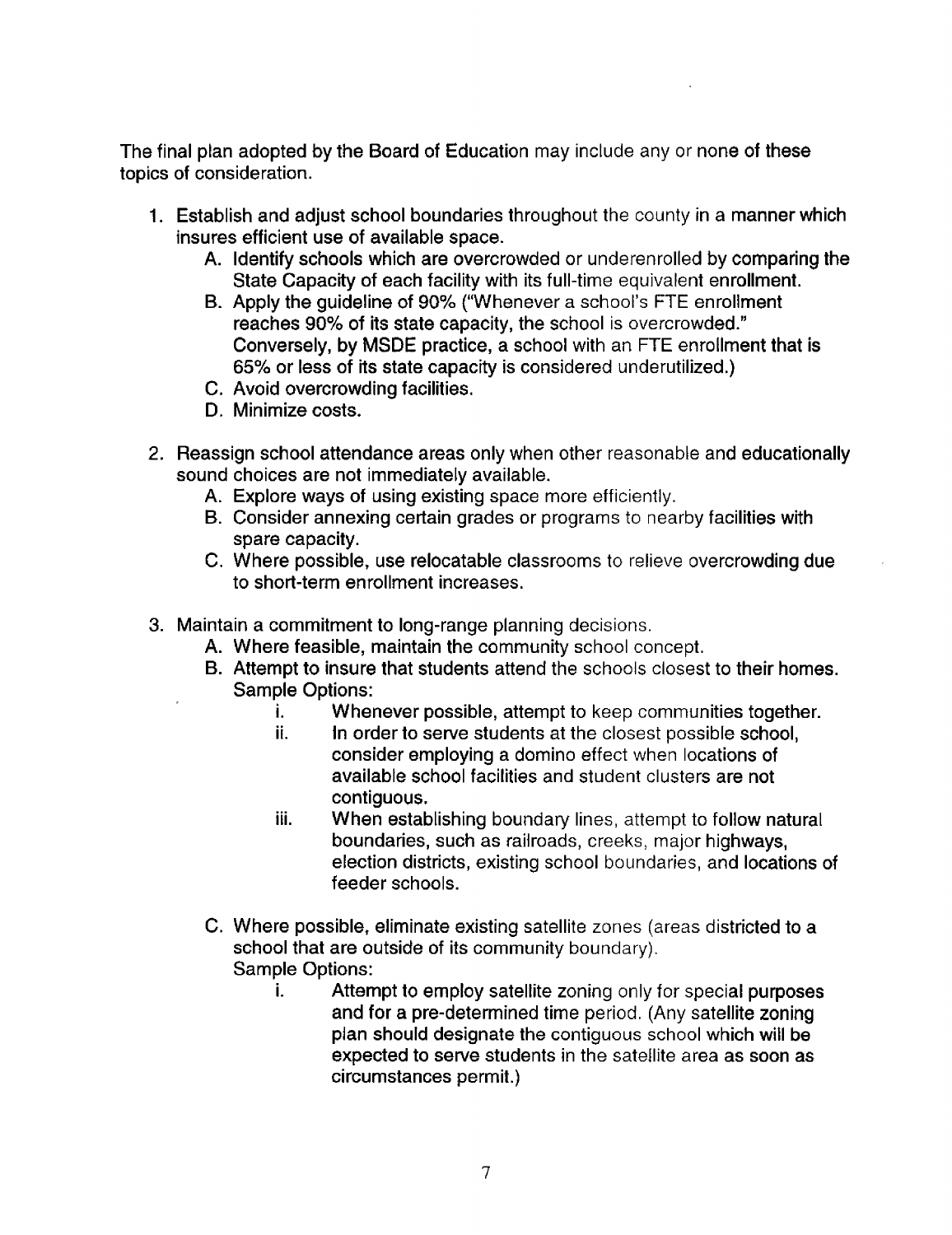- ii. As new subdivisions are approved and overcrowd a school, consider assigning the children from the newly developing neighborhoods to other attendance areas with available space rather than disrupt students from existing neighborhoods. (Realize, however, that this tends to create undesirable satellite areas which are usually served by facilities that are a greater distance away than schools serving established residences.)
- 4. Relate proposed boundary adjustments to customary student assignment patterns for progression through school.
	- A. Whenever possible, develop boundary change proposals which insure that feeder school patterns from elementary to middle to high school keep developments, neighborhoods, and communities together.
	- B. Where feasible, develop boundary change proposals which insure that elementary school boundaries do not overlap middle school boundaries, and middle school boundaries do not overlap high school boundaries.
	- C. Reassign elementary school students no more than once every 3 years.
	- D. Phase in high school redistricting when possible, beginning with grade 9 students.
	- E. Develop options which reflect the diversity of the population within the entire cluster of schools under consideration .
	- F. Reject options which foster racial or socioeconomic isolation.
- 5 . Examine the effects of boundary adjustments on the instructional programs of all schools involved.
	- A. Examine the effect of boundary adjustments on the instructional programs of both the sending and receiving schools .
	- B. Adjust enrollment projections by school to assist in staffing, scheduling, and distribution of supplies and materials when boundary changes are implemented.
- 6 . Develop boundary adjustment proposals that allow students to be transported in the most efficient and feasible manner.
	- A. Maximize the number of students who can walk to school.
	- B. Minimize travel time and maximize safety for students who must be transported.
	- C. Avoid bussing students past a school which has the same grade levels.
	- D. Avoid duplicate bus runs on the same streets for schools with the same grade levels.
	- E. Transport toward town centers rather than toward the countryside to minimize special trips to school for parents and quardians.
- 7 . Come to a consensus on proposed options by prioritizing the needs unique to the situation under study.